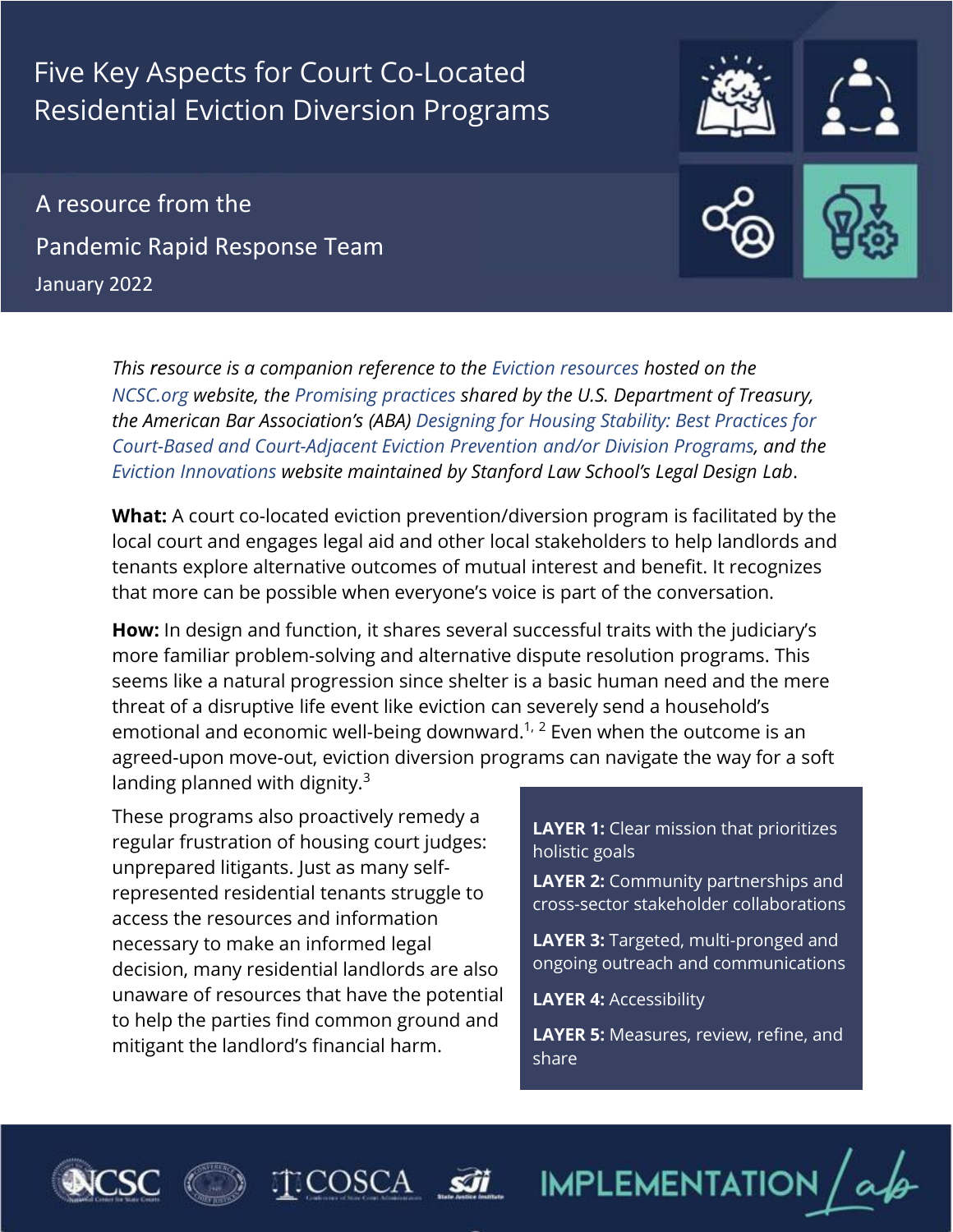Other positives follow. Integrating the legal services, housing services, and court events creates a seamless process for clients. Non-judicial partners avoid duplicating each other's services. And court appearance rates often improve. A HUD eviction diversion case study reported that "the [eviction diversion] program has increased attendance at eviction hearings by up to 50 percent because tenants and landlords now have an additional mechanism to negotiate and find resources to help resolve the emergency."<sup>4</sup>

This white paper identifies five key program layers for when courts revisit and refine their approaches for nonpayment residential eviction cases.

## **LAYER 1: Clear mission that prioritizes holistic goals**

A clearly framed mission will guide the collaborative program's needed services, resources, and processes. It will chart *who* needs to be part of the planning and can help avoid good-faith misunderstandings among local collaborators and stakeholders. Recognizing that stakeholders can have multiple success metrics, the ABA identified seven in *[Designing for Housing Stability: Best Practices for Court-Based](https://perma.cc/9PW8-92Z2)  [and Court-Adjacent Eviction Prevention and/or](https://perma.cc/9PW8-92Z2) Division Programs*:

- $\blacktriangledown$  Tenant avoids homelessness.
- Tenant remains housed in their unit.
- $\blacktriangledown$  Tenant and landlord reach a settlement agreement.
- Parties receive access to services they might not have otherwise used.
- ✓ Tenant or landlord have increased ability to navigate the court system.
- Eviction has not been re-filed or re-opened.
- $\blacktriangledown$  Tenant and landlord have the chance to be heard by one another.<sup>5</sup>

Other wins are also possible. The Grand Rapids (Michigan) eviction prevention pilot program's "overarching goal was to head off needless dislocation and credit damage in cases where eviction could be avoided." Stakeholders also wanted to leverage existing resources and funding streams that are otherwise underutilized or not used in ideal ways. 6





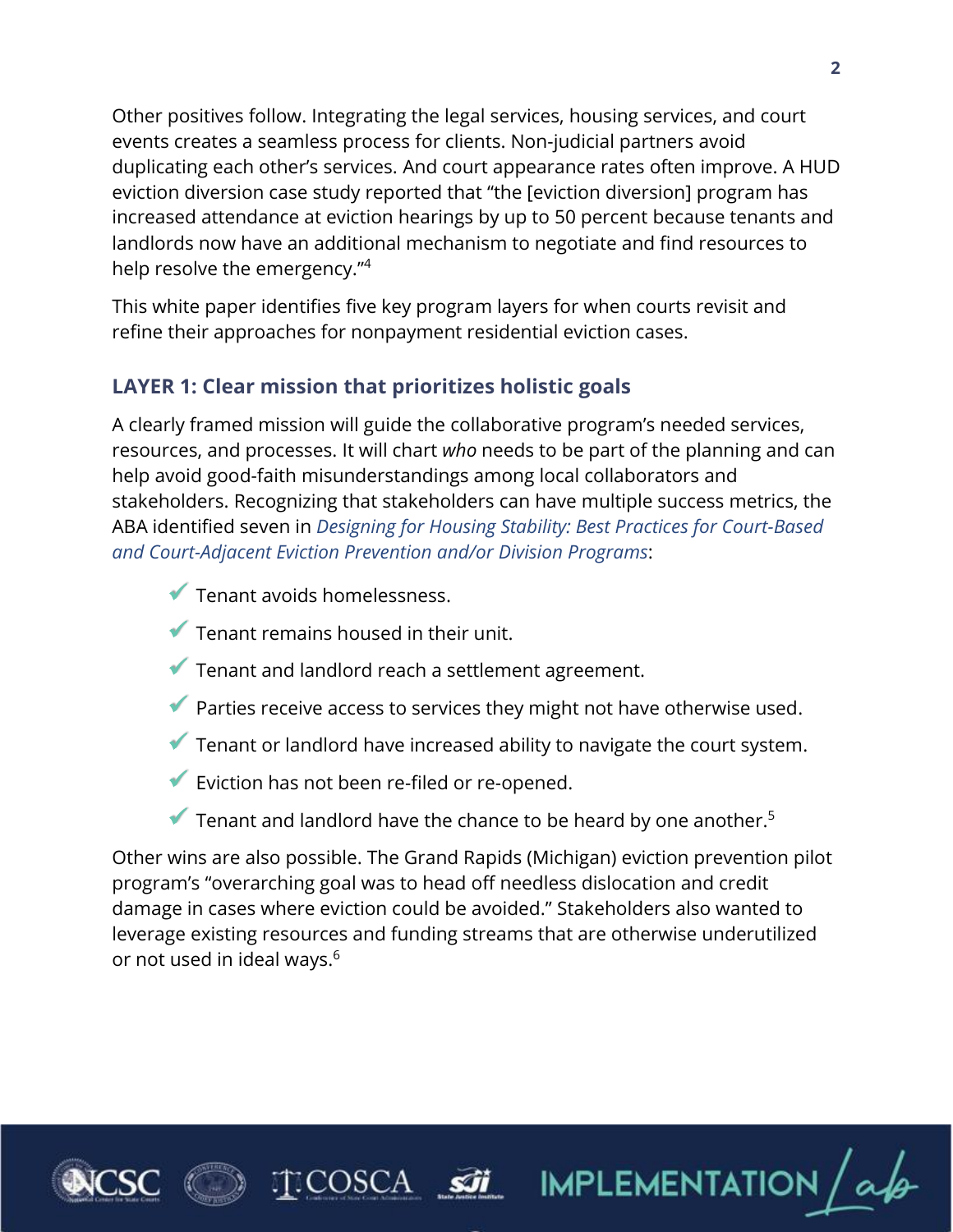In 2019, a nonprofit in neighboring Kalamazoo shared with the U.S. Department of Health & Human Services how their eviction diversion program proved to be a positive upstream solution:

- The costs of finding shelter and replacing lost belongings can be substantial for service agencies when someone is *already evicted*.
- It is well worth the assistance funds to get back rent up to date to *prevent* the short-circuiting of someone's life for a year as they try to reestablish their household. 7

During a three-year program study, Grand Rapids realized other domino successes: Averting housing dislocation lessened the strain on the community emergency response system, and hundreds of minor children remained in familiar surroundings and avoided potential disruption to their schooling.<sup>8</sup>

Working backward is one way to approach mission setting and program development. Imagine that the program is being launched or will be celebrating its second anniversary. Program leaders are drafting the press release and accompanying FAQs. What will they want to celebrate? What community and funding-based questions should be answered? Planning backward by working from the aspirational press release and FAQs format has proven efficient and effective for many organizations. Even Amazon.<sup>9</sup>

## **LAYER 2: Community partnerships and cross-sector stakeholder collaborations**

Under an eviction prevention or diversion program, a dispute traditionally handled as a nonpayment breach of contract claim is instead approached with a holistic account of the parties' human, legal, and financial needs. This requires strategic community partnerships and cross-sector stakeholder collaborations. Like a threelegged stool, the ABA encourages courts to include:

- Supportive services, social work, and/or non-legal advocacy;
- Legal services, landlords' legal representatives, and/or mediation; and

IMPLEMENTATION

Government agencies, lenders, and/or funding bodies.<sup>10</sup>

)SCA

The Urban Institute independently agrees that "partnerships between legal and social services that provide comprehensive programming realize greater success than single, intervention-focused programs."<sup>11</sup>



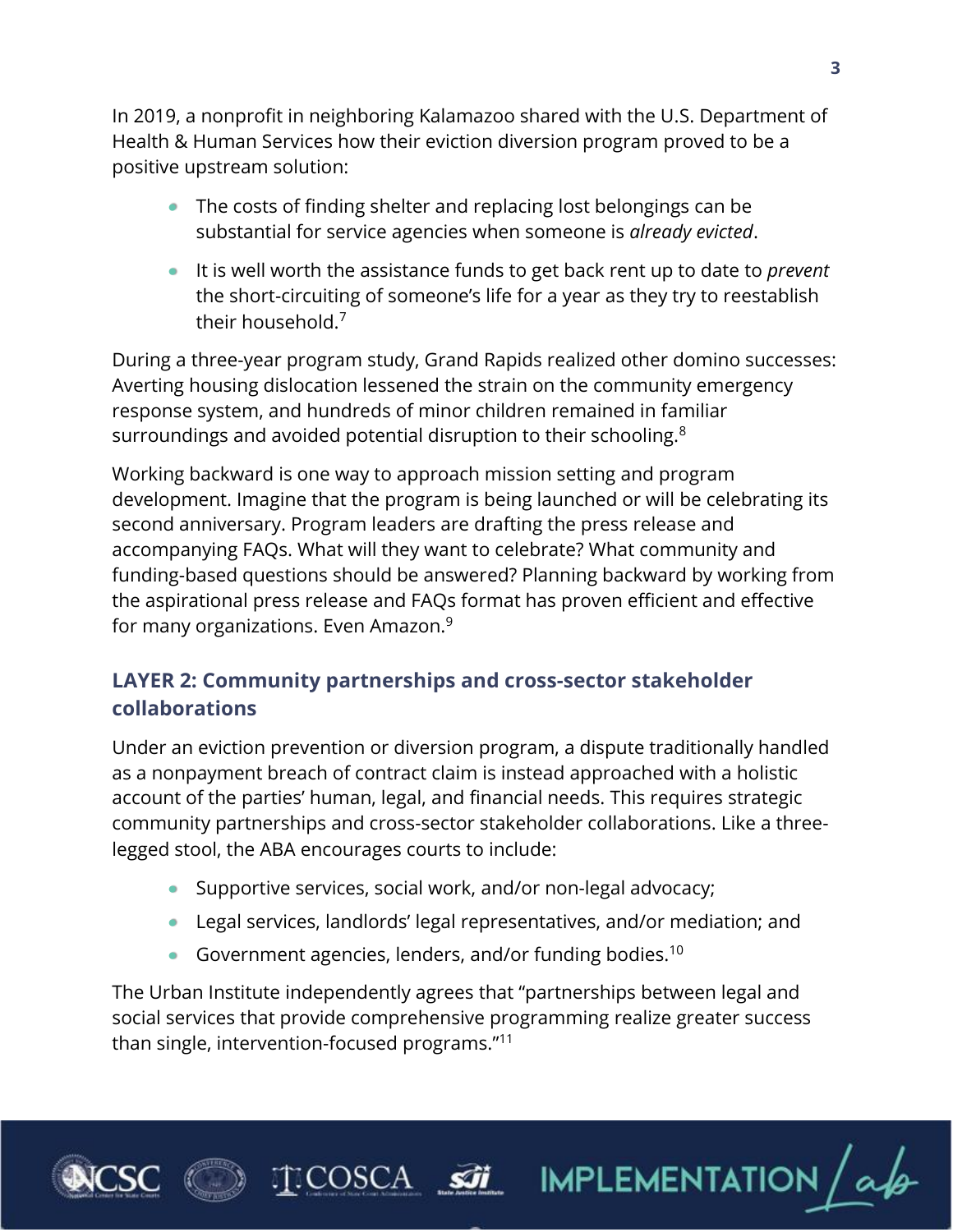## **LAYER 3: Targeted, multi-pronged, and ongoing outreach and communications strategies**

Unless a court has adopted a mandatory or opt-out diversion program, there are no guarantees that parties will know about the program or volunteer to participate. Even if a program is mandatory, high default rates and communication gaps can still prevent parties from fully accessing program resources. Lacking trust can be one of the barriers, explains the Urban Institute:

If tenants do not access resources through the local government and court system because they do not trust those resources, then the operationalization of those resources might need to be reconsidered so they can be used as intended. $^{12}$ 

The landlords' trust also must be earned. At Michigan's 61st District Court diversion program, officials recognized early on that landlords did not want to register for the online payment system because they did not understand or trust the process. Ongoing landlord outreach was needed to overcome these perceptions and was key to the program's expansion. 13

Success requires judges and court leaders to engage court users, build-in multiple on-ramps for assistance, and regularly contact local stakeholders to share information and seek constructive feedback. This is done through:

**√** *Informational flyers***.** Enclosing a multilingual flyer with an eviction notice and court summons is required by many courts. English, Spanish, and Polish [informational flyers](https://perma.cc/E54H-LXYE) are required by the Cook County (Illinois) Circuit Court.<sup>14</sup> [English](https://perma.cc/85UQ-VMVY)<sup>15</sup> and [Spanish](https://perma.cc/T8D2-2BUF)<sup>16</sup> flyers are required in [Texas.](https://perma.cc/8ZG7-JAQD)<sup>17</sup> The flyer typically lists information about available legal and financial assistance and how to enroll in the program.

**√** *Inform users of rights and resources in a way that is not overwhelming***.** The Boston Municipal Court (and other Massachusetts housing courts) has an easy-tounderstand three-page [information sheet](https://perma.cc/P7TN-LGKU) that explains how parties can learn about their case, efile documents, access court navigators at court service centers, use Zoom, contact legal aid programs, and seek emergency rental and mortgage assistance.<sup>18</sup>

**ECOSCA SIL** IMPLEMENTATION



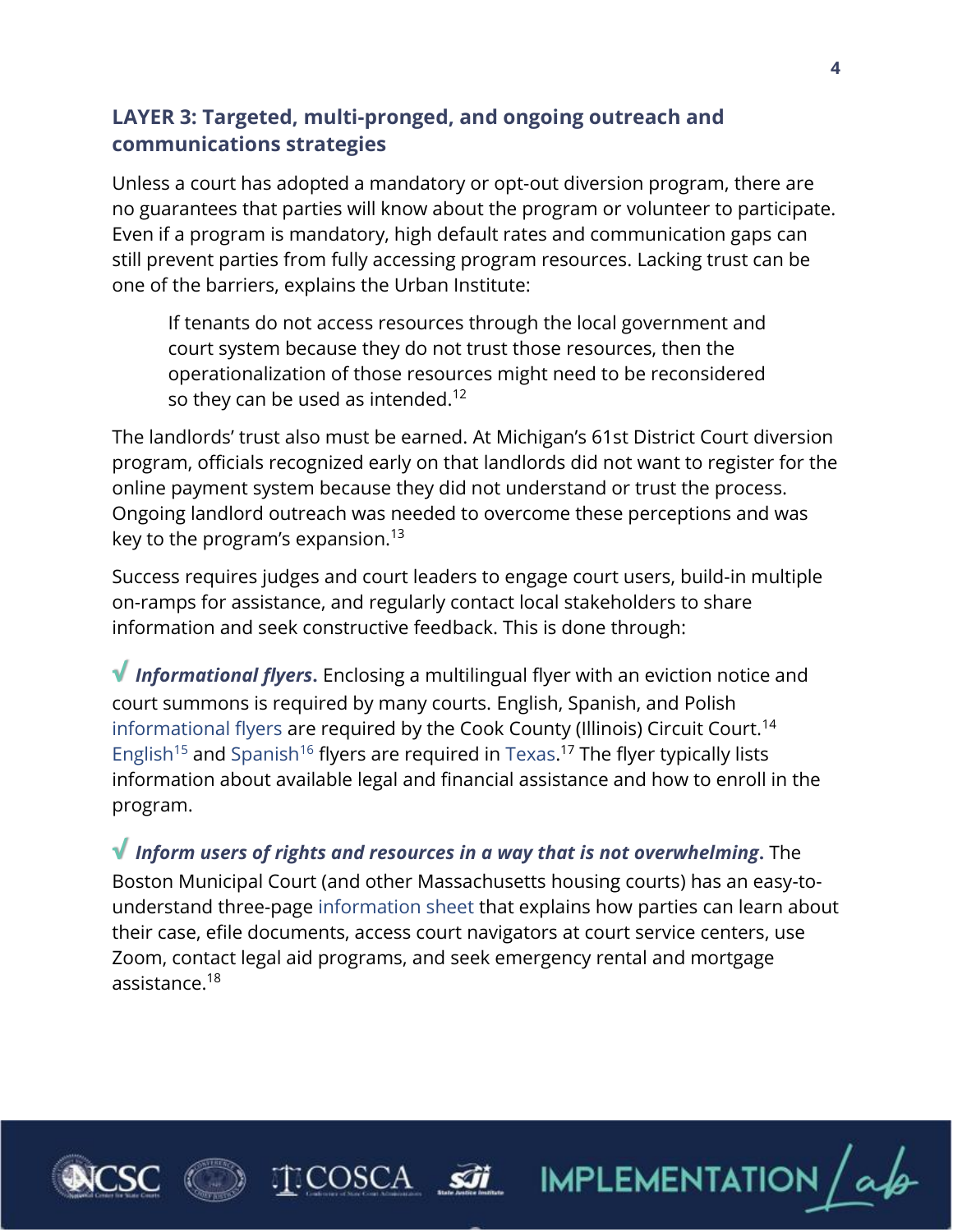**√** *More than once, inform parties of the program and give them the chance to participate***.** Together with receiving the informational flyer when a lawsuit is started, Texas parties learn about the Texas Eviction Diversion Program before the in-person or virtual start of any trial and, again, are asked whether they wish to participate.<sup>19</sup> Indiana judges have a similar obligation at the start of nonpayment hearings.<sup>20</sup>

**√** *Direct outreach by stakeholders to tenants before the court date.* Twice a week, Michigan's 61st District Court sends its scheduled hearing docket to its eviction prevention partners (The Salvation Army and the state department of health and human services) so non-court staff can contact the tenants before the hearings to explain processes and begin assistance enrollment.<sup>21</sup>

Tennessee's City of Memphis and Shelby County joint program includes a datasharing relationship with the local court. Real-time access to the court's data gives local funding program administrators real-time information about neighborhoods with increased eviction activity and enables more targeted outreach to tenants and landlords.<sup>22</sup>

**√** *Counselors and mediators are available at the courthouse (or virtually) during hearing days***.** Tenants and landlords are encouraged to reach out to program partners before the court hearing date. Understanding that this does not always happen, the programs also have counselors and mediators at the court (in-person or virtually) during hearing days.

**√** *Informational videos***.** The Massachusetts Housing Court typically makes its "Call of the List" speech at the start of most summary process court sessions. Landlords and tenants learn about the court's processes and available resources. The captioned video (including different subtitled translations) is also [posted](https://www.mass.gov/info-details/housing-court-call-of-the-list-speech) online.<sup>23</sup>

**√** *Meet people where they are*. Tenants who have had a bad past eviction experience are more likely to ignore the process the next time they receive court paperwork. <sup>24</sup> The National League of Cities encourages working with and sharing program messages "with trusted community influencers and community-based organizations such as a local radio or news station, food pantries, neighborhood associations or civic leagues, housing counseling offices or shelters," tenant associations, landlord associations, local colleges, and universities.<sup>25</sup>

)SCA



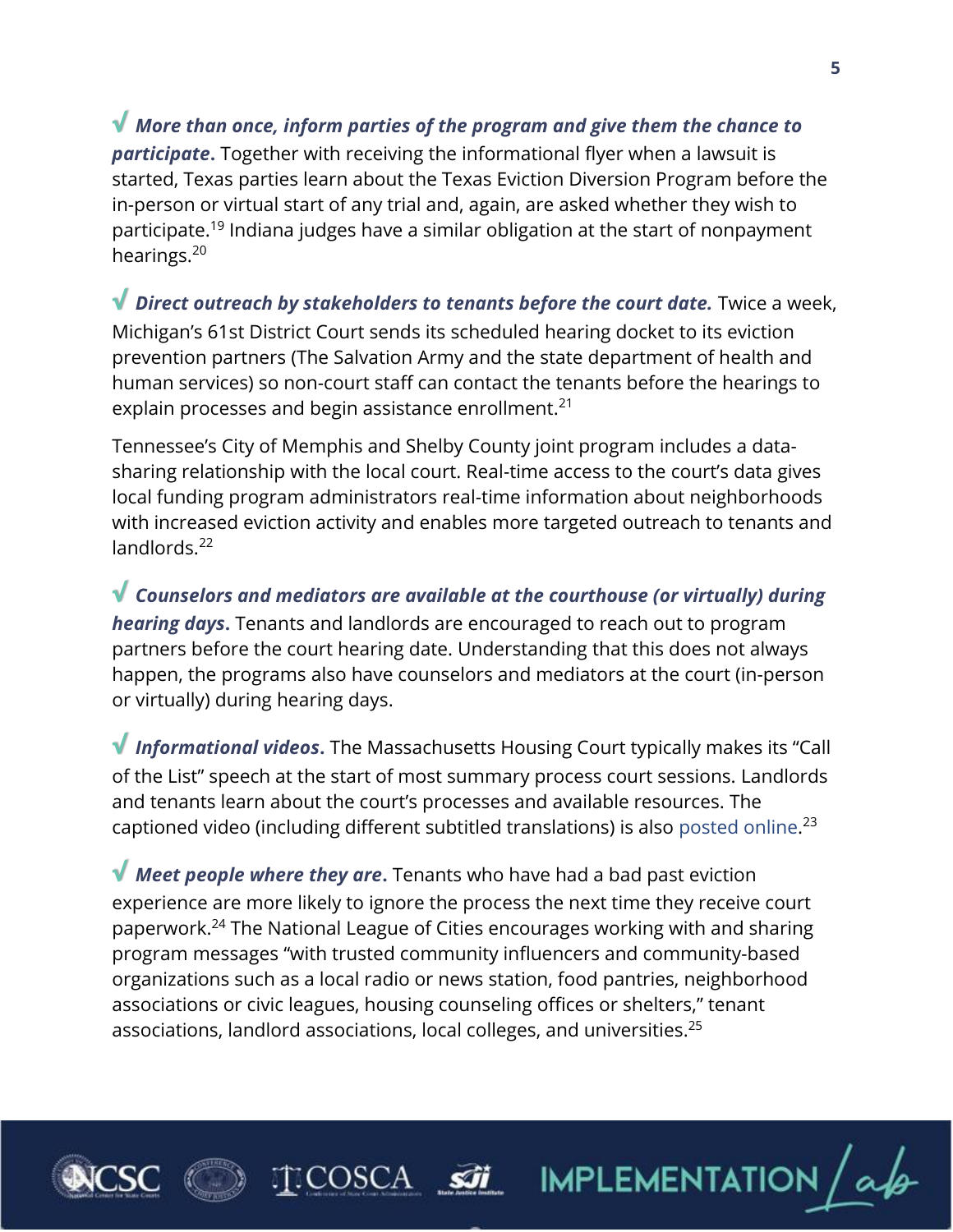Jurisdictions like Pinellas County, Florida have developed strong partnerships with organizations led by and trusted by people of color.<sup>26</sup> Outreach activities often include canvassing door-to-door and providing information at social and cultural establishments. Leaving information such as door hangers, mailers, or brochures with tenants to read later is a part of effective neighborhood canvassing. $27$ 

Grand Rapids, Michigan district judges and court and program staff have increased program awareness by attending meetings, presenting information, and answering program questions at community and rental property owner events.<sup>28</sup> During their outreach to landlords, stakeholders in neighboring Kalamazoo emphasize the benefits of avoiding costly eviction proceedings and keeping a good renter facing a temporary difficulty.<sup>29</sup> Texas officials have held statewide webinars, each attracting nearly 1,000 participants.<sup>30</sup>

#### **√** *Include user-friendly, current information on the court website and improve*

*SEO***.** Imagine that you have been served with an eviction notice, and you have no legal training or experience. You visit the public computer at the local library or pull out your smartphone to search the internet to learn more. Try this experiment. Using [Google,](https://www.google.com/) [Bing,](https://www.bing.com/) [Yahoo,](https://www.yahoo.com/) or [DuckDuckGo,](https://duckduckgo.com/) enter your city name AND court AND eviction. What will you learn?

Recent research published by The Pew Charitable Trusts suggests that court websites rarely make the first page of the search results.<sup>31</sup> Parties may not know about the court's eviction or diversion program because the court has not added content to its website or is not improving the page's search engine optimization (SEO). Margaret Hagan from Stanford's Legal Design Lab gives a court-friendly explainer of how SEO works in NCSC's *[Tiny Chat 55](https://vimeo.com/561913323)*. 32

It's also important to have others test the court website. A website maintained to provide accurate and user-friendly information to court users is one of the Center for Court Innovation's measures of perceptions of fairness.<sup>33</sup> The University of Arizona James E. Rogers College of Law recently published a thorough usability and evaluation report of Utah's online dispute resolution platform.<sup>34</sup> The report helpfully details (so others can replicate) how to conduct user testing and learn whether users find the online information and explanations easy to (a) find, (b) understand, and (c) act on. The same technique can test the user friendlessness of printed brochures, court forms, informational materials, and surveys.

**IMPLEMENTATION** 





)SC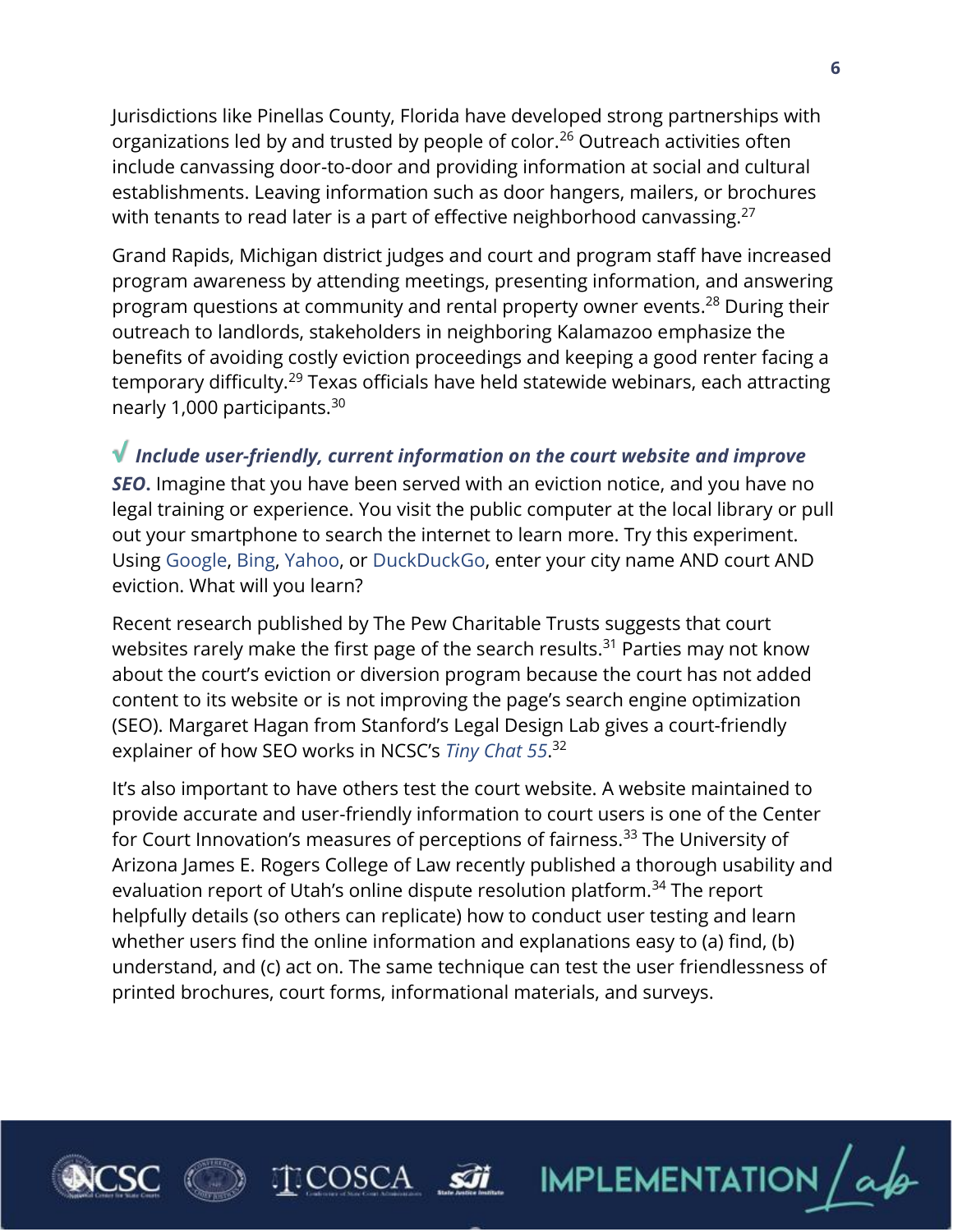**√** *Ensure consistent messaging among stakeholders and across social media accounts***.** On top of recommending that websites have easily accessible content about eviction prevention programs, the National League of Cities recommends *consistent* messaging across all social media accounts.<sup>35</sup> Program stakeholders should also coordinate top-line messaging to create a clear and consistent message to the public about the program and its benefits.

# **LAYER 4: Accessibility**

High-quality information and resources are important. But making that information accessible for all who need it is just as vital, reminds the Urban Institute in its April 2021 report.<sup>36</sup> Renters' inability to access clear information may be part of the reason tenants do not trust the courts to uphold their rights.<sup>37</sup> The National League of Cities agrees that there is a responsibility to "provide equitable and full access to eviction prevention resources [particularly] to marginalized populations, including Black, Indigenous and households of color, people with disabilities, people with limited English proficiency and immigrants." 38

**√** *Non-English translations.* From the United States Census Bureau, courts can search and review the current data of the [types of languages spoken at home](https://data.census.gov/cedsci/table?q=Types%20of%20Language%20Spoken%20at%20Home&tid=ACSST1Y2019.S1601) in their communities.<sup>39</sup> This can guide the languages that guides, forms, online content, videos, and feedback surveys should be translated into.

**√** *Plain language.* When creating easy-to-understand content, it's important to remember that one out of seven adults living in the United States is functionally illiterate, and nearly one out of three can read and understand only common phrases.<sup>40</sup> The National Center for Education Statistics maintains helpful and searchable [literacy data](https://nces.ed.gov/surveys/piaac/skillsmap/) based on location.<sup>41</sup>

**√** *Readable font.* Plain and translated language can still be inaccessible, however, if the print is too small for reading. Millions of people in the United States have vision impairment because of uncorrected refractive error, and more experience vision impairment even after correction.<sup>42</sup> Font at least 12 points (or 16 pixels) is recommended by the U.S. Department of Health and Human Services.<sup>43</sup>

**√** *Infographics and formatting.* Infographics are a great complement to plainlanguage text because they combine pictures, colors, and content that draw in the eye. Infographics incorporate data and design to share information and present

)SCA



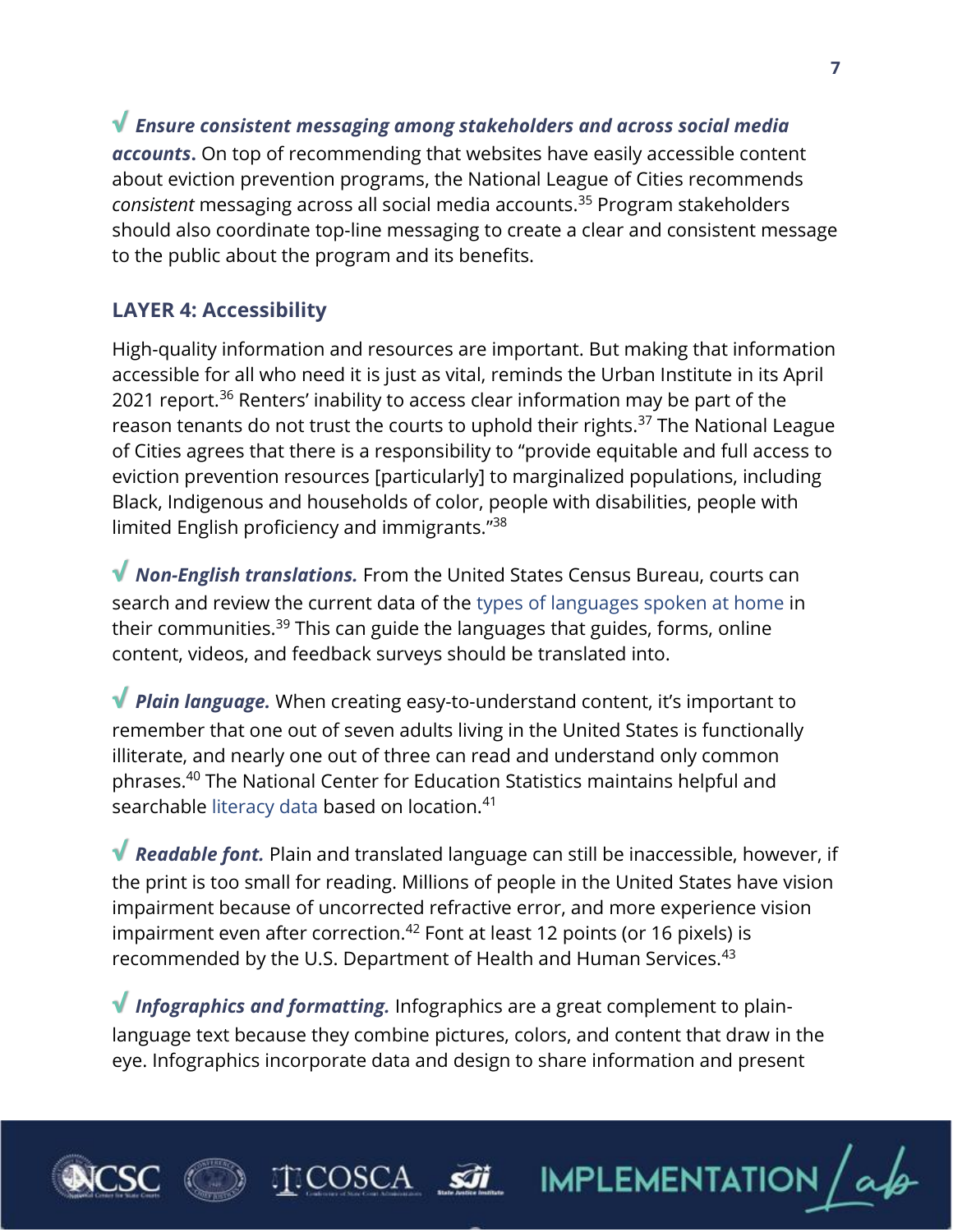complex information in a digestible format. All documents should be arranged to include enough negative space to allow for readability and to lessen eye strain.

**√** *Remote access.* Offering remote options for program services and resources can help expand the ability of litigants to get help without incurring additional costs and inconvenience. Leveraging remote technologies can also allow legal and social service partners to deliver high-volume services cost-effectively. That said, the digital divide persists, and it is important to offer alternatives for litigants who cannot access or effectively use remote technology, and to be mindful that litigants with disabilities may find technology solutions to be either a help or a hindrance.

#### **LAYER 5: Measures, review, refine, and share**

The mission and goals identified while working through Layer 1 will shape how the integrated services' success and positive user experiences are defined, measured, and shared. Jurisdictions vary in what they choose to track, but the ability to measure, simplify, and change is key in dispute system design.<sup>44</sup> The data is separately helpful when applying for outside funding or sharing collaborative success stories with the public.<sup>45</sup>

In that spirit, it is a recommended best practice for courts to "form data-sharing partnerships with screened entities, governed by agreements to protect privacy and restrict redistribution of the data, to facilitate detailed local analysis of eviction locations and trends." 46

In terms of system inputs and outputs, programs may want to track measures such as website and hotline phone call activity, the number of filings, negotiated settlements, defaults, judgments, whether there was attorney representation, geographic and demographic details, what resources were provided to the tenant, and did a tenant later experience another eviction within a defined window. Program leaders must decide who collects and maintains the data, and how it's shared.<sup>47</sup>

For inspiration on measuring participant satisfaction, programs are encouraged to study the monthly results published by Canada's [Civil Resolution Tribunal,](https://civilresolutionbc.ca/blog/)<sup>48</sup> Michigan Legal Help's [participant survey](https://michiganlegalhelp.org/please-tell-us-what-you-think) (available in English and Spanish),<sup>49</sup> and the Salt Lake City Justice Court's [survey](https://www.slc.gov/courts/2019/05/13/justice-court-survey/) (developed in collaboration with NCSC).<sup>50</sup> Surveys should also be available in non-English formats.<sup>51</sup>



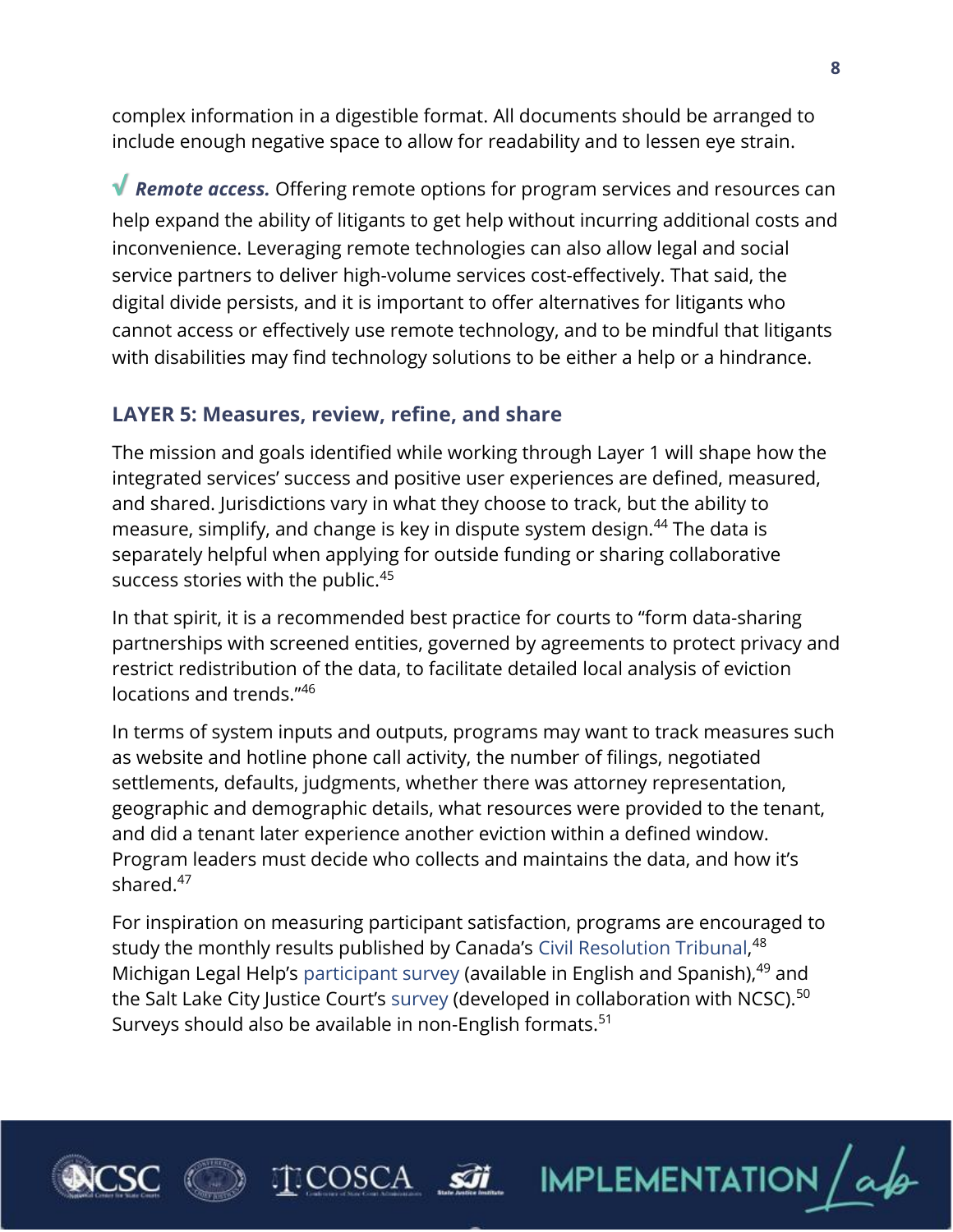*Quarterly* stakeholder meetings took place during Michigan's 61st District Court three-year eviction diversion pilot to monitor the program, ask the tough questions, seek constructive feedback, and adjust the program as needed.<sup>52</sup> More frequent *monthly* video check-in calls were the routine for member cities of the National League of Cities and the Legal Design Lab's Eviction Prevention Cohort.<sup>53</sup>

## **Future benefits**

Today's challenges and tomorrow's hopeful opportunities are best captured by the National League of Cities and Legal Design Lab in their shared highlights from the 2020 five-city pilot of the Eviction Prevention cohort:

[C]ities have begun to shift their framework from *mitigating* the impacts of evictions on families, to *preventing* evictions before they happen—taking a proactive, rather than reactive approach.<sup>54</sup>

Others agree.

**99**<br>at evi<br>posive *"Over the longer term, we know that eviction diversion programs are most successful when they are comprehensive. \*\*\* Comprehensive eviction diversion programs not only prevent evictions, but they also reduce the large caseloads that are currently overwhelming court dockets."*

Associate Attorney General Vanita Gupta, July 30, 2021<sup>55</sup>





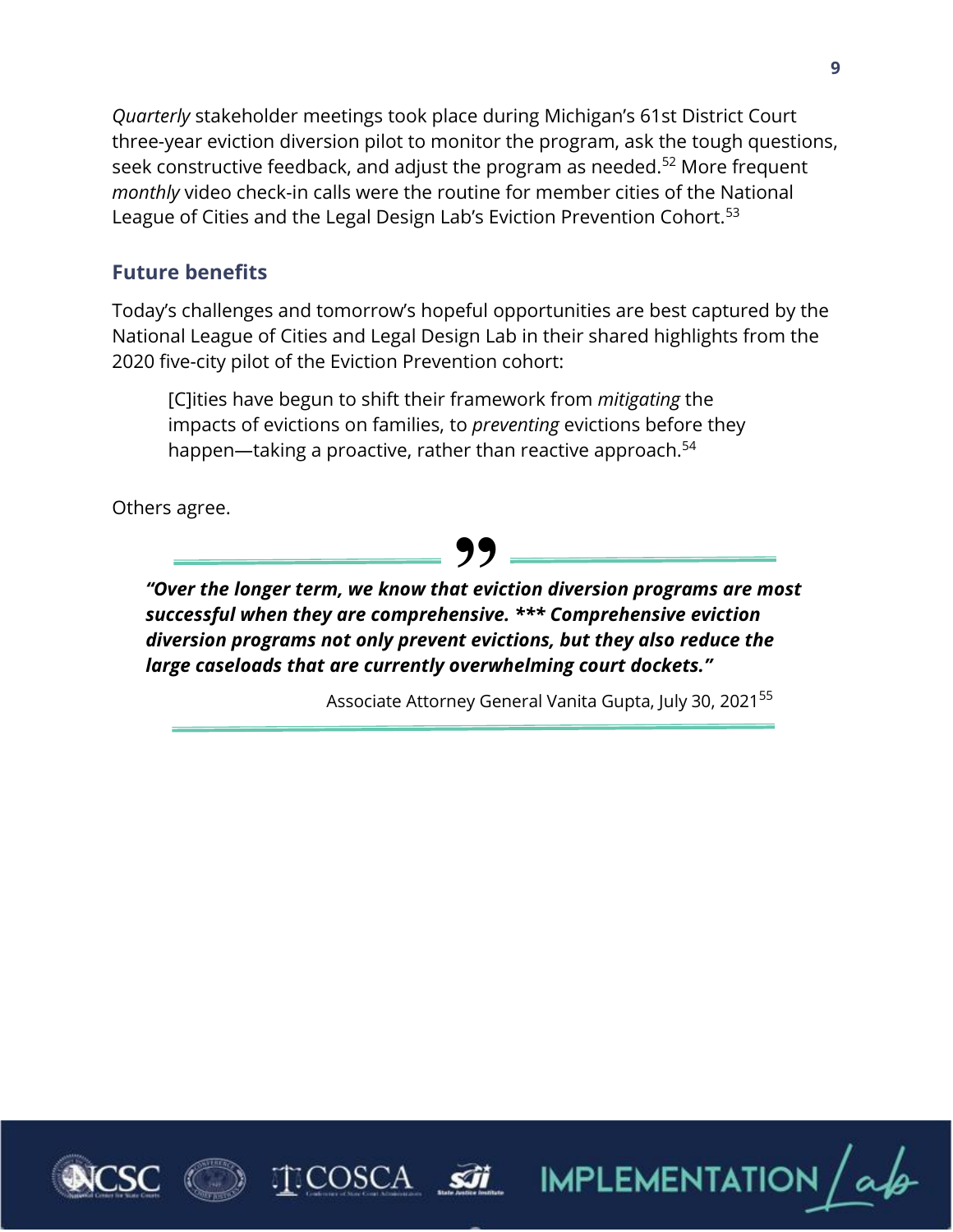## **Endnotes**

<sup>1</sup> Maslow, A.H. 1943. "A theory of human motivation." *Psychological Review*. 50 (4): 370– 396. [CiteSeerX 10.1.1.334.7586.](https://perma.cc/8AWY-CJG5) doi:10.1037/h0054346. hdl:10983/23610.

<sup>2</sup> Burgard, Sarah A., Kristin S. Seefeldt, and Sarah Zelner. 2012. "Housing Instability and Health: Findings from the Michigan Recession and Recovery." *[Social Science & Medicine](https://www.sciencedirect.com/science/article/abs/pii/S0277953612006272?via%3Dihub)* [75 \(12\): 2215](https://www.sciencedirect.com/science/article/abs/pii/S0277953612006272?via%3Dihub)–24.

<sup>3</sup> Treskon, Mark; Greene, Solomon; Fiol, Olivia; and Junod, Anne. April 2021. "Eviction Prevention and Diversion Programs: Early Lessons from the Pandemic." Urban Institute: 21. <https://perma.cc/D3AE-CAJV>

<sup>4</sup> HPRP Case Study Kalamazoo Michigan, U.S. Department of Housing and Urban Development. Program collaborators included the district court, the state department of human services, two communities agencies that provided screening and coordinating services, legal aid, and other communities partners (including landlords, property managers, and attorneys representing landlords).<https://perma.cc/QB5K-M8QT>

<sup>5</sup> Pantin Parrish, Deanna. 2021. "Designing for Housing Stability: Best Practices for Court-Based and Court-Adjacent Eviction Prevention and/or Division Programs." American Bar Association: 12.<https://perma.cc/9PW8-92Z2>

<sup>6</sup> Rotondaro, Gustavo. Métrica. "Grand Rapids Eviction Prevention Pilot Program Final Evaluation Report: 2018-2020." <https://perma.cc/LLJ9-EPAB>

<sup>7</sup> U.S. Department of Health & Human Services. July 31, 2019. "Eviction Diversion Program Defers Trauma of Homelessness." <https://perma.cc/PT8T-EZSZ>

<sup>8</sup> Butler, Alexis; Tasayco, Gislene. September 11, 2020. "The Impact of the Looming Eviction Cliff on School-age Youth." National League of Cities. <https://perma.cc/KM5T-XLHA> ("In addition to interruptions to academic performance, residential displacement following such events can lead to social and emotional health difficulties as well as greater in-home responsibilities for students, such as caring for siblings or a need to secure employment.")

<sup>9</sup> Bryar, Colin and Carr, Bill. *Working Backwards*. St. Martin's Press, 2021. Chapter 5.

<sup>10</sup> Pantin Parrish, Deanna. 2021. "Designing for Housing Stability: Best Practices for Court-Based and Court-Adjacent Eviction Prevention and/or Division Programs." American Bar Association: 23.<https://perma.cc/9PW8-92Z2>

<sup>11</sup> Treskon, Mark; Greene, Solomon; Fiol, Olivia; and Junod, Anne. April 2021. "Eviction Prevention and Diversion Programs: Early Lessons from the Pandemic." Urban Institute: 3. <https://perma.cc/D3AE-CAJV>

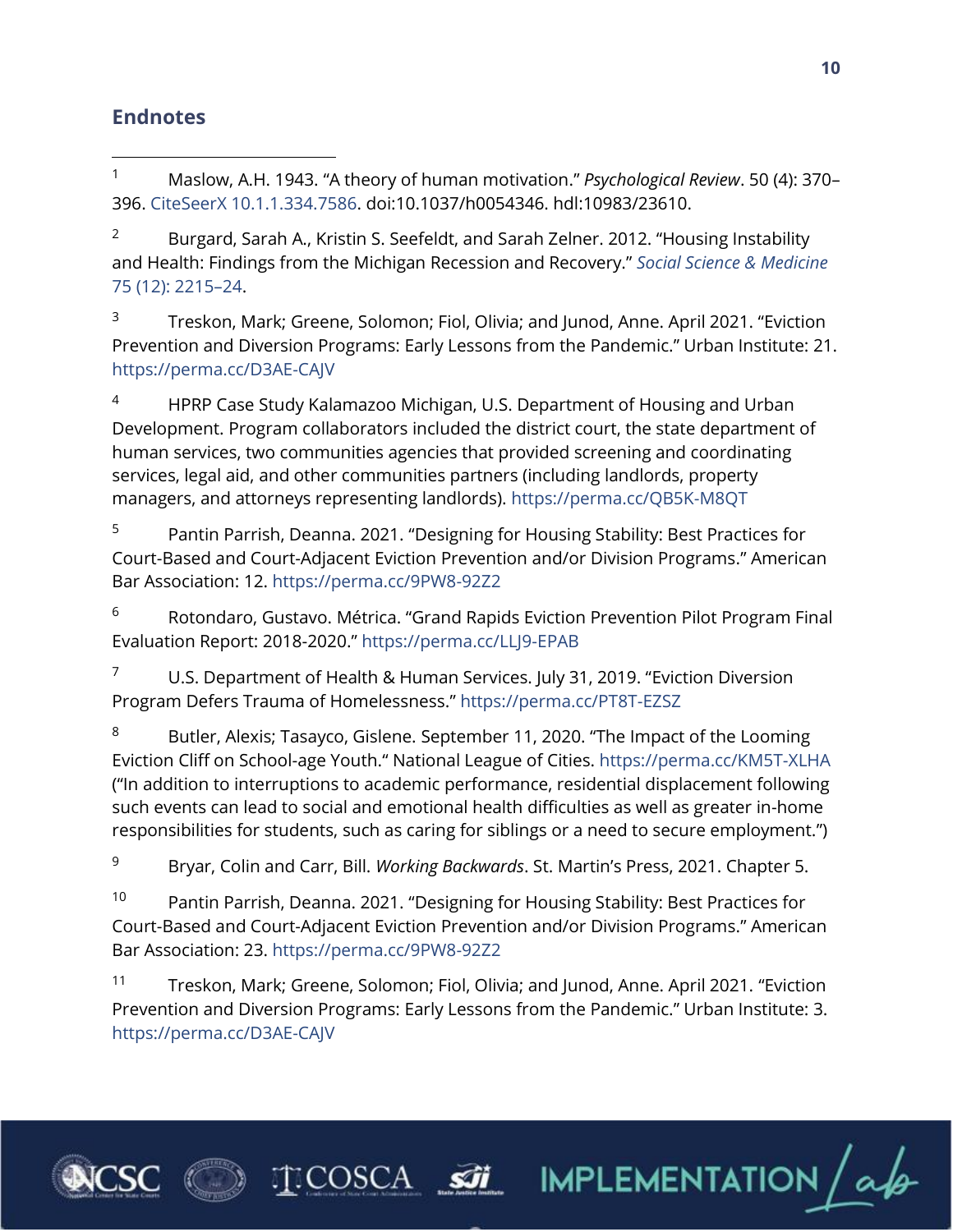$12$  Fiol, Olivia; Hariharan, Ananya; and Su, Yipend. September 2021. "Perceptions of Eviction Likelihood among Renters of Color." Urban Institute: 9. [https://perma.cc/XE53-](https://perma.cc/XE53-HAHL) [HAHL](https://perma.cc/XE53-HAHL)

<sup>13</sup> Goplerud, Dana; Pollack, Craig. Summer 2021 newsletter. "Eviction Prevention Initiatives." Evidence Matters: 25. <https://perma.cc/9X9Z-NHMH>

<sup>14</sup> General Administrative Order 2020-09 (Amended). Circuit Court of Cook County, Illinois. April 22, 2001.<https://perma.cc/E54H-LXYE>

<sup>15</sup> Texas Rent Relief. English version of "Landlords & Renters: Behind on rent or utilities?" <https://perma.cc/85UQ-VMVY>

<sup>16</sup> Texas Rent Relief. Spanish version of "PROPIETARIOS E INQUILINOS: ¿Atrasado en su renta o facturas de servicios públicos?" <https://perma.cc/T8D2-2BUF>

<sup>17</sup> Twenty-First Emergency Order Regarding the COVID-19 State of Disaster. Texas Supreme Court Misc. Docket No. 20-9151. December 22, 2020.<https://perma.cc/8ZG7-JAQD>

18 Boston Municipal Court. "Summary Process Information Sheet." <https://perma.cc/P7TN-LGKU>

<sup>19</sup> Twenty-First Emergency Order Regarding the COVID-19 State of Disaster. Texas Supreme Court Misc. Docket No. 20-9151. December 22, 2020.<https://perma.cc/8ZG7-JAQD>

<sup>20</sup> Order Establishing Pre-Eviction Diversion Program. Indiana Supreme Court Case No. 21S-MS-422. October 22, 2021.<https://perma.cc/6HNF-9CY3> ("[T]he court shall a. advise the parties—at the first hearing or, in actions in progress prior to the effective date of this order, at the next hearing—of the availability of pre-eviction diversion resources, including emergency rental assistance and the benefits of seeking emergency rental assistance, the availability of legal assistance, and the availability of this Court's free Landlord and Tenant Settlement Conference Program or any free local equivalent program, and b. ask the parties if they are interested in—or in the process of—pursuing rental assistance and/or participating in a settlement conference.)

<sup>21</sup> Goplerud, Dana; Pollack, Craig. Summer 2021 newsletter. "Eviction Prevention Initiatives." Evidence Matters: 27.<https://perma.cc/9X9Z-NHMH>

<sup>22</sup> U.S. Department of Treasury, "Promising practices: Focus on data sharing with local courts." <https://perma.cc/U65K-9H9J>

<sup>23</sup> Massachusetts Housing Court. "Housing Court Call of the List Speech." <https://www.mass.gov/info-details/housing-court-call-of-the-list-speech>

 $24$  Fiol, Olivia; Hariharan, Ananya; and Su, Yipend. September 2021. "Perceptions of Eviction Likelihood among Renters of Color." Urban Institute: 16. [https://perma.cc/XE53-](https://perma.cc/XE53-HAHL) [HAHL](https://perma.cc/XE53-HAHL)



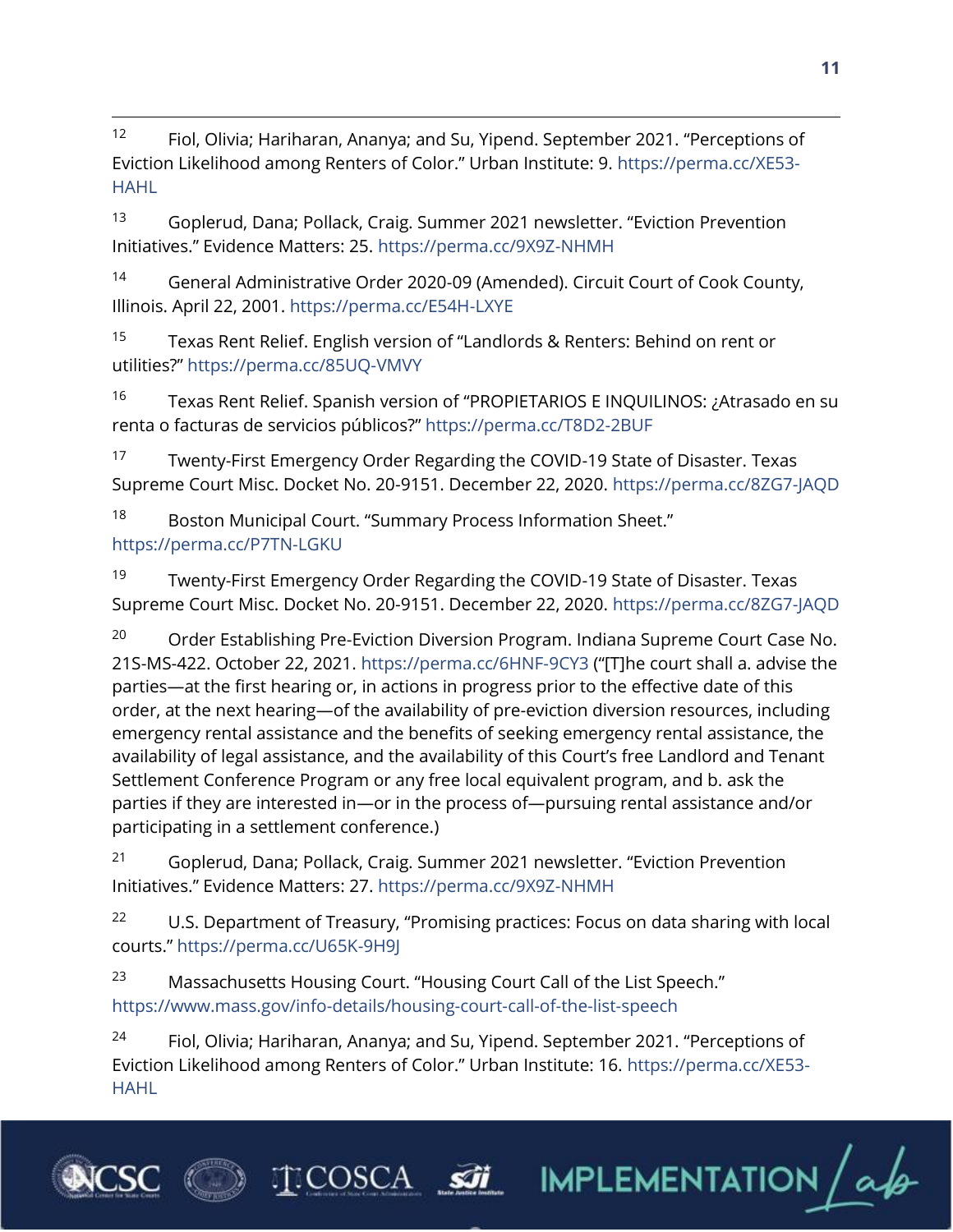<sup>25</sup> Lowery, Lauren. July 29, 2021. "Communications and Outreach Strategies to Bring Awareness to Residents about Eviction Prevention Programs." National League of Cities. <https://perma.cc/26MU-935Q>

<sup>26</sup> Treskon, Mark; Greene, Solomon; Fiol, Olivia; and Junod, Anne. April 2021. "Eviction Prevention and Diversion Programs: Early Lessons from the Pandemic." Urban Institute: 14. <https://perma.cc/D3AE-CAJV>

<sup>27</sup> Lowery, Lauren. August 2, 2021. "Strategies to Increase Participation in Eviction Prevention & Eviction Diversion Programs." National League of Cities. <https://perma.cc/3YE9-C4PL>

 $28$  Goplerud, Dana; Pollack, Craig. Summer 2021 newsletter. "Eviction Prevention Initiatives." Evidence Matters: 25. <https://perma.cc/9X9Z-NHMH>

<sup>29</sup> U.S. Department of Health & Human Services. July 31, 2019. "Eviction Diversion Program Defers Trauma of Homelessness." <https://perma.cc/PT8T-EZSZ>

<sup>30</sup> Treskon, Mark; Greene, Solomon; Fiol, Olivia; and Junod, Anne. April 2021. "Eviction Prevention and Diversion Programs: Early Lessons from the Pandemic." Urban Institute: 16. <https://perma.cc/D3AE-CAJV>

<sup>31</sup> Rickard, Erika; Khwaja, Natasha. October 18, 2021. "Simple Tools Can Boost Access to Online Legal Information: With focus on search engine optimization, civil courts and legal aid providers can help more people find their websites." The Pew Charitable Trusts. <https://perma.cc/CR5A-Y55Q>

<sup>32</sup> National Center for State Courts. "Tiny Chat 55: Search Engine Optimization." <https://vimeo.com/561913323>

<sup>33</sup> LaGratta, Emily Gold; Jensen, Elize. October 2015. "Measuring Perceptions of Fairness: An Evaluation Toolkit." Center for Court Innovation. <https://perma.cc/VKN2-NCFL>

<sup>34</sup> Butler, Stacy; Mauet, Sarah; Griffin Jr., Christopher L.; and Pish, Mackenzie S. September 8, 2020. "The Utah Online Dispute Resolution Platform: A Usability Evaluation and Report." <https://perma.cc/V9LU-VD2D>

 $35$  Lowery, Lauren. July 29, 2021. "Communications and Outreach Strategies to Bring Awareness to Residents about Eviction Prevention Programs." National League of Cities. <https://perma.cc/26MU-935Q>

<sup>36</sup> Treskon, Mark; Greene, Solomon; Fiol, Olivia; and Junod, Anne. April 2021. "Eviction Prevention and Diversion Programs: Early Lessons from the Pandemic." Urban Institute: 14. <https://perma.cc/D3AE-CAJV>



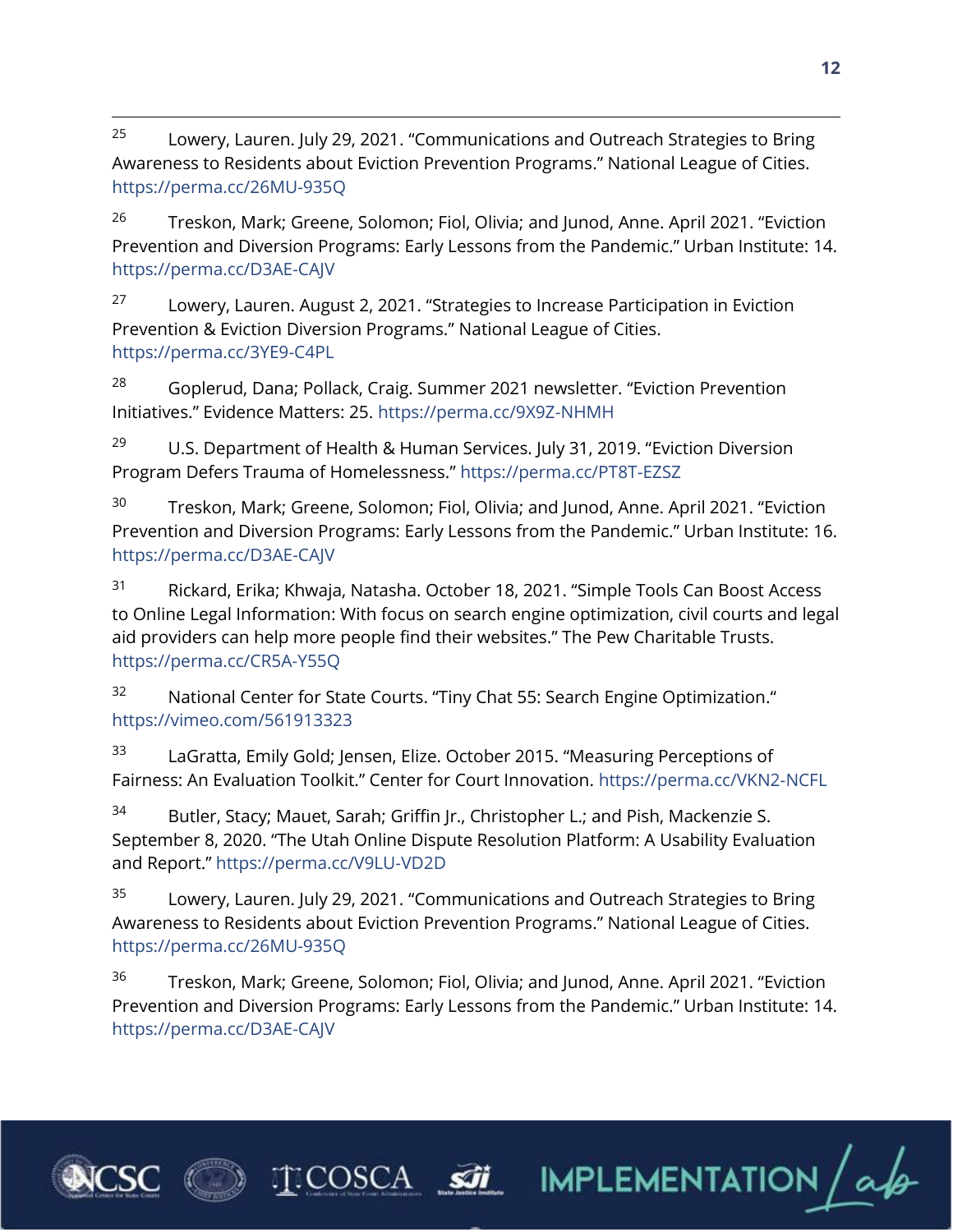$37$  Fiol, Olivia; Hariharan, Ananya; and Su, Yipend. September 2021. "Perceptions of Eviction Likelihood among Renters of Color." Urban Institute: 8. [https://perma.cc/XE53-](https://perma.cc/XE53-HAHL) [HAHL](https://perma.cc/XE53-HAHL)

<sup>38</sup> Lowery, Lauren. July 29, 2021. "Communications and Outreach Strategies to Bring Awareness to Residents about Eviction Prevention Programs." National League of Cities. <https://perma.cc/26MU-935Q>

<sup>39</sup> United States Census Bureau. "Language Spoken at Home." <https://bit.ly/3GZGX2C>

<sup>40</sup> American Academy of Arts and Sciences, *Civil Justice for All* (Cambridge, Mass.: American Academy of Arts and Sciences, 2020).<https://perma.cc/2Q6W-KUPT>

41 U.S. Skills Map: State and County Indicators of Adult Literacy and Numeracy <https://nces.ed.gov/surveys/piaac/skillsmap/>

42 Centers for Disease Control and Prevention. "Fast Facts of Common Eye Disorders." <https://perma.cc/6DUN-9746> ("Approximately 12 million people 40 years and over in the United States have vision impairment, including 1 million who are blind, 3 million who have vision impairment after correction, and 8 million who have vision impairment due to uncorrected refractive error. As of 2012, 4.2 million Americans aged 40 years and older suffer from uncorrectable vision impairment, out of which 1.02 million who are blind; this number is predicted to more than double by 2050 to 8.96 million due to the increasing epidemics of diabetes and other chronic diseases and our rapidly aging U.S. population.")

<sup>43</sup> Office of Disease Prevention and Health Promotion. "Display Content Clearly on the Page." U.S. Department of Health and Human Services <https://perma.cc/5S7G-DXEL>

44 Pantin Parrish, Deanna. 2021. "Designing for Housing Stability: Best Practices for Court-Based and Court-Adjacent Eviction Prevention and/or Division Programs." American Bar Association: 39.<https://perma.cc/9PW8-92Z2>

45 "Michigan's Judiciary Success Stories: How tribal, state, and federal courts are collaborating to benefit Michigan families," is an easy-to-understand 17-page example of how collaborative success stories can be framed and shared with the public. <https://perma.cc/TE55-RHEQ>

<sup>46</sup> Benton, Elizabeth; Dewar, Margaret; Goodspeed, Robert; Gillett, Robert. June 2021. "Reducing Michigan Evictions: The Pandemic and Beyond." The University of Michigan Poverty Solutions and the Michigan State Planning Body: 17.<https://perma.cc/D9ZT-BTUA>

47 Pantin Parrish, Deanna. 2021. "Designing for Housing Stability: Best Practices for Court-Based and Court-Adjacent Eviction Prevention and/or Division Programs" American Bar Association: 39.<https://perma.cc/9PW8-92Z2>

**TEOSCA SI IMPLEMENTATION** a

<sup>48</sup> Civil Resolution Tribunal Blog<https://civilresolutionbc.ca/blog/>